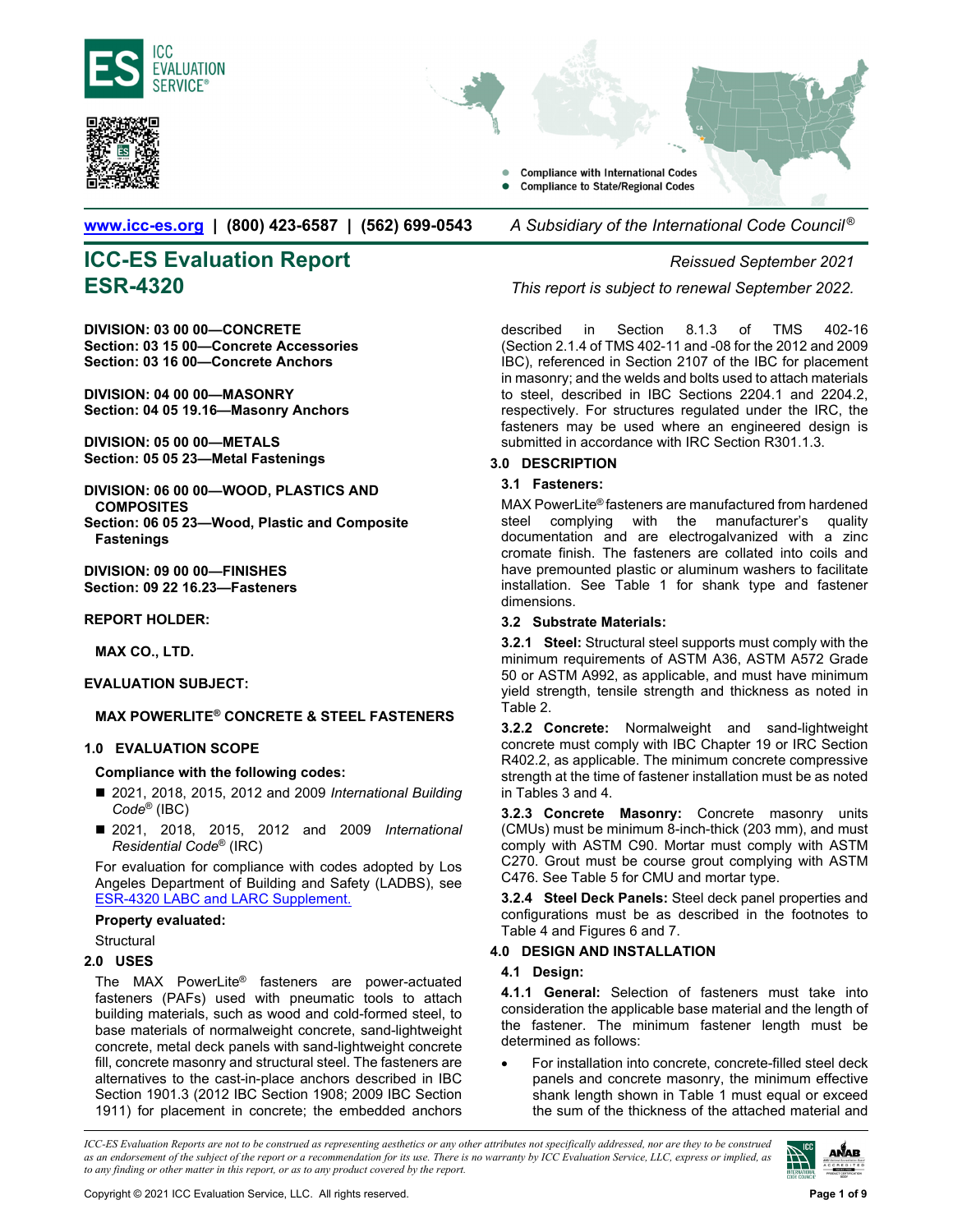the minimum embedment depth shown in the applicable tables in this report.

 For installation through steel base materials, the minimum effective shank length shown in Table 1 must equal or exceed the sum of the following: the thickness of the attached material, the thickness of the base material and the required point penetration shown in the Table 2.

**4.1.2 Allowable Loads:** The applicable allowable load tables for the fasteners driven into different base materials may be determined by referencing Table 1.

The most critical applied loads, excluding seismic load effects, resulting from the load combinations in Section 2.4 of ASCE 7-16/S1 (referenced in 2021 IBC Section 1605.1) or 2021 IBC Section 1605.2 (Section 1605.3.1 or 1605.3.2 of the 2018, 2015, and 2012 IBC) must not exceed the allowable loads. For fasteners which are subjected to seismic loads, see Section 4.1.5 for additional information. The stress increases and load reductions described in 2021 IBC Section 1605.2 (2018, 2015, 2012 IBC Section 1605.3) are not allowed.

Allowable shear loads and tension (pullout) loads in this report apply to the connection of the fastener to the base material. Other limit states applicable to the design of a connection, such as fastener pull-through (pull-over) and lateral bearing on the attached material, which are governed by the properties of attached materials, are outside the scope of this report. Design of the connection to the attached material must comply with the applicable requirements of the IBC. When designing the connection of wood members to the base material, the bending yield strength of the fasteners can be assumed to be the same as that of a nail with the same shank diameter.

**4.1.3 Combined Loading:** For fasteners subjected to both tension and shear loads, compliance with the following interaction equation must be verified:

$$
(p/P_a) + (v/V_a) \le 1
$$

where:

- p= Actual applied tension load on fastener, lbf (N).
- $P_a$  = Allowable tension load on fastener, lbf (N).
- $v =$  Actual applied shear load on fastener, lbf (N).
- $V_a$  = Allowable shear load on fastener, lbf (N).

**4.1.4 Steel-to-steel Connections:** When the fasteners listed in Table 2 are used in connections of two steel elements in accordance with Section J5 of AISI S100-16 (Section E5 of AISI S100-12 for the 2015 and 2012 IBC), connection capacity must be determined in accordance with Sections 4.1.4.1 and 4.1.4.2, as applicable.

**4.1.4.1 Connection Strength—Tension:** To determine tensile connection strength in accordance with Section J5.2 of AISI S100-16 (Section E5.2 of AISI S100-12), the fastener tensile strength, the pull-out strength and the pullover strength must be known. These characteristics must be determined as follows:

- **PAF Tensile Strength:** The available tensile strengths must be calculated in accordance with Section J5.2.1 of AISI S100-16 (Section E5.2.1 of AISI S100-12) using a value of 260,000 for Fuh.
- **Pull-out Strength:** See Table 2 for available pull-out strength.
- **Pull-over Strength:** The available pull-over strengths must be calculated in accordance with Section J5.2.3 of AISI S100-16 (Section E5.2.3 of AISI S100-12).

**4.1.4.2 Connection Strength—Shear:** To determine shear connection strength in accordance with Section J5.3 of AISI S100-16 (Section E5.3 of AISI S100-12), the fastener shear strength, the bearing and tilting strength, the pull-out strength in shear, the net section rupture strength and the shear strength limited by edge distance must be known. These characteristics must be determined as follows:

- **PAF Shear Strength:** The available shear strengths, must be calculated in accordance with Section J5.3.1 of AISI S100-16 (Section E5.3.1 of AISI S100-12) using a value of  $260,000$  psi for  $F_{uh}$ .
- **Bearing and Tilting Strength:** The available bearing and tilting strengths must be calculated in accordance with Section J5.3.2 of AISI S100-16 (Section E5.3.2 of AISI S100-12).
- **Pull-out Strength in Shear:** The available pull-out strength in shear must be the applicable allowable shear strength from Table 2, or must be calculated in accordance with Section J5.3.3 of AISI S100-16 (Section E5.3.3 of AISI S100-12).
- **Net Section Rupture Strength and Shear Strength Limited by Edge Distance:** The net section rupture strength must be determined in accordance with Section J5.3.4 of AISI S100-16 (Section E5.3.4 of AISI S100-12) and the shear strength limited by edge distance must be determined in accordance with Section J5.3.5 of AISI S100-16 (Section E5.3.5 of AISI S100-12).

**4.1.5 Seismic Considerations:** The MAX PAFs are recognized for use when subjected to seismic loads as follows:

- 1. The fasteners may be used for attachment of nonstructural components listed in Section 13.1.4 of ASCE/SEI 7, which are exempt from the requirements of ASCE/SEI 7.
- 2. Concrete base materials: The fasteners installed in concrete may be used to support distributed systems and distribution systems where the service load on any individual fastener does not exceed the lesser of 90 lbf (400 N) or the allowable load shown in Table 3 or 4, as applicable.
- 3. Steel base materials: The fasteners installed in steel may be used for attaching nonstructural components where the service load on any individual fastener does not exceed the lesser of 250 lbf (1112 N) or the published allowable load shown in Table 2.
- 4. For interior, nonstructural walls that are not subject to sustained tension loads and are not a bracing application, the fasteners may be used to attach steel track to concrete or steel in all Seismic Design Categories. In Seismic Design Categories D, E, and F, the allowable shear load due to transverse pressure must be no more than 90 pounds (400 N) when attaching to concrete; or 250 pounds (1,112 N) when attaching to steel. Substantiating calculations must be submitted addressing the fastener-to-base-material capacity and the fastener-to-attached-material capacity. Interior nonstructural walls are limited to locations where bearing walls, shear walls or braced walls are not required by the approved plans. The design load on the fastener must not exceed the allowable load established in this report for the concrete or steel base material.

#### **4.2 Installation:**

The fasteners must be installed in accordance with this report and the manufacturer's published installation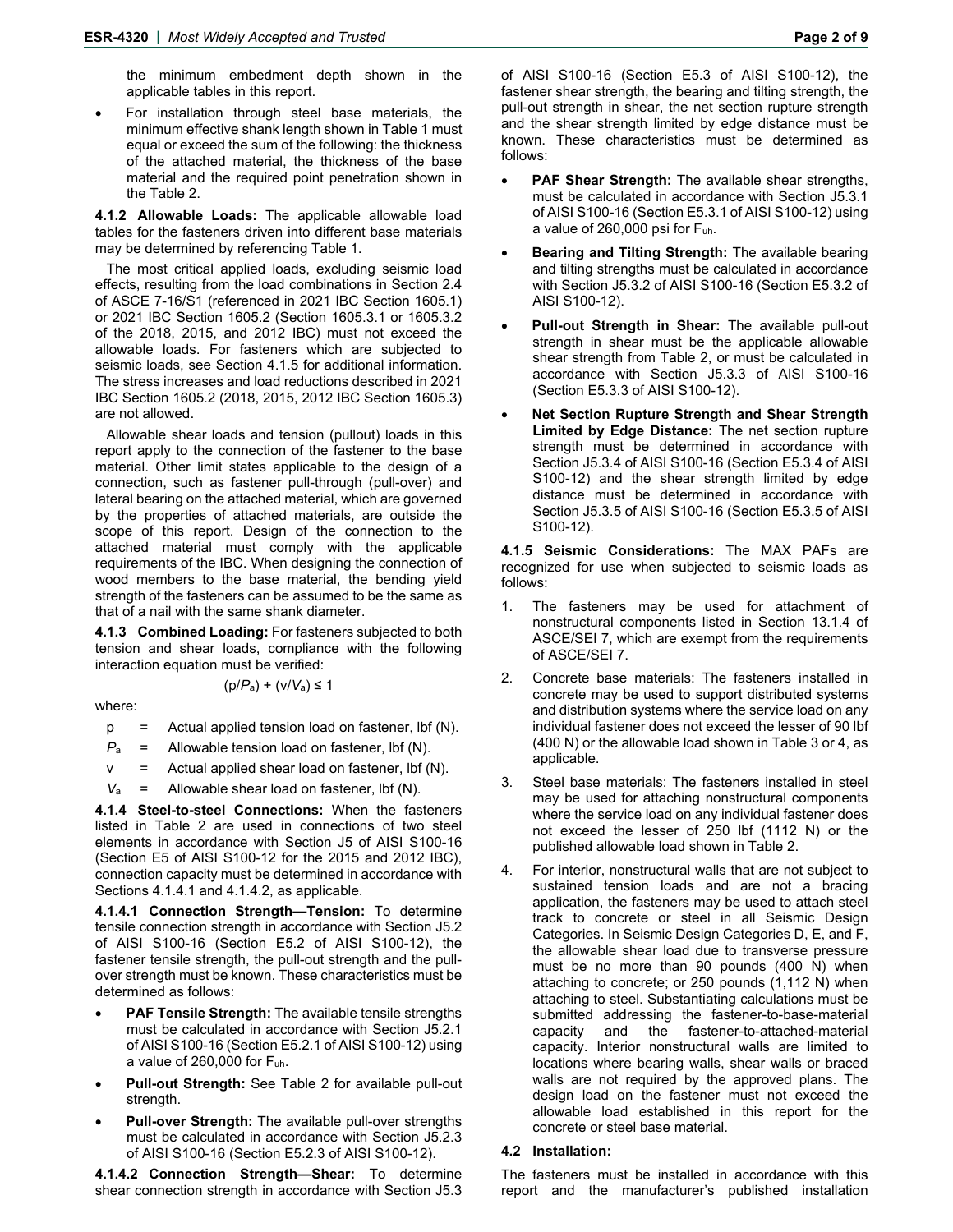instructions. A copy of these instructions must be available on the jobsite at all times during fastener installation.

Fastener installation requires the use of a pneumatic tool in accordance with MAX Co., Ltd. recommendations.

The fastener size, minimum embedment depth or penetration, minimum spacing, and edge distances must comply with Tables 2 through 5, as applicable. For fasteners installed into concrete or masonry, the fasteners must not be driven until the concrete or masonry has reached the designated compressive strength.

#### **5.0 CONDITIONS OF USE**

The fasteners described in this report comply with, or are suitable alternatives to what is specified in, those codes listed in Section 1.0 of this report, subject to the following conditions:

- **5.1** The fasteners must be manufactured and identified in accordance with this report.
- **5.2** Fasteners must be installed in accordance with this report and the manufacturer's instructions. In the event of conflict between this report and the manufacturer's published instructions, the more restrictive requirements govern.
- **5.3** Calculations demonstrating that the applied loads are less than the allowable loads described in this report must be submitted to the code official for approval. The calculations must be prepared by a registered design professional where required by the statutes of the jurisdiction in which the project is constructed.
- **5.4** For steel-to-steel connections that meet the applicability requirements of Section J5 of AISI S100- 16 (Section E5 of AISI S100-12), calculations demonstrating that the available connection strength has been determined in accordance with Section J5 of AISI S100-16 (Section E5 of AISI S100-12) and Section 4.1.4 of this report, and equals or exceeds the applied load, must be submitted to the code official. The calculations must be prepared by a registered
- **5.5** Refer to Section 4.1.5 for seismic considerations.
- **5.6** The fasteners must be limited to dry, interior locations, which include exterior walls which are protected by an exterior wall envelope.
- **5.7** Use of the fasteners in contact with preservativetreated-wood or fire-retardant-treated wood is outside the scope of this report.
- **5.8** The use of fasteners in concrete or masonry is limited to installation in uncracked concrete or masonry. Cracking occurs when *ft* > *fr* due to service loads or deformations.
- **5.9** The fasteners are manufactured under a qualitycontrol program with inspections by ICC-ES.

#### **6.0 EVIDENCE SUBMITTED**

Data in accordance with the ICC-ES Acceptance Criteria for Power-actuated Fasteners Driven into Concrete, Steel, and Masonry Elements (AC70), dated December 2019 (editorially revised January 2021).

#### **7.0 IDENTIFICATION**

- **7.1** The fasteners are identified by an imprint on the fastener head as shown in Figures 1 through 6. Packages of PAFs bear the company name (MAX), the fastener designation, length and diameter, and the evaluation report number (ESR-4320).
- **7.2** The report holder's contact information is as follows:

**MAX CO., LTD. 6-6 HAKOZAKI-CHO NIHONBASHI CHUO-KU, TOKYO 103-8502 JAPAN +81-3-3669-8131 [www.maxusacorp.com](http://www.maxusacorp.com/)** 

| <b>FASTENER</b>      |                                      | <b>SHANK</b><br><b>TYPE</b>              | <b>SHANK</b><br><b>DIAMETER</b><br>(inch) | <b>HEAD</b><br><b>DIAMETER</b><br>(inch) | <b>MAXIMUM</b><br><b>POINT</b><br>LENGTH <sup>2</sup><br>(inch) | <b>MINIMUM</b><br><b>EFFECTIVE</b><br><b>SHANK LENGTH3</b><br>(inch) | <b>APPLICABLE BASE</b><br><b>MATERIAL</b>   | <b>APPLICABLE</b><br><b>LOAD TABLES</b><br>(APPLICABLE<br><b>FIGURE)</b> |
|----------------------|--------------------------------------|------------------------------------------|-------------------------------------------|------------------------------------------|-----------------------------------------------------------------|----------------------------------------------------------------------|---------------------------------------------|--------------------------------------------------------------------------|
| AccuEmbed<br>Series  | CP-C815X0SP<br>AL-ICC                | Straight,                                | 0.157                                     | 0.307                                    | 0.244                                                           | 0.55                                                                 | Steel                                       | 2<br>(Figure 1)                                                          |
|                      | CP-<br>C8##X0SP-<br>ICC <sup>1</sup> | smooth                                   |                                           |                                          | 0.393                                                           | See Footnote 4                                                       | Concrete, concrete-<br>filled deck, masonry | 3, 4, 5<br>(Figure 1)                                                    |
| CP-C819W7-ICC        |                                      | Straight,                                | 0.145                                     | 0.307                                    | 0.300                                                           | 0.71                                                                 | Concrete, concrete-                         | 3, 4                                                                     |
| $CP$ -C8##W7-ICC $1$ |                                      | smooth                                   |                                           |                                          | 0.366                                                           | See Footnote 4                                                       | filled deck                                 | (Figure 2)                                                               |
| CP-C619V6-ICC        |                                      | Straight,                                | 0.102                                     | 0.248                                    | 0.181                                                           | 0.71                                                                 | Concrete, concrete-                         | 3, 4, 5                                                                  |
| CP-C624V6-ICC        |                                      | smooth                                   |                                           |                                          |                                                                 | 0.90                                                                 | filled deck, masonry                        | (Figure 3)                                                               |
| CP-W618W0SP          |                                      | Stepped,<br>smooth<br>(grooved<br>point) | 0.118/0.102                               | 0.246                                    | 0.250                                                           | 0.66                                                                 | Concrete, concrete-<br>filled deck          | 3, 4<br>(Figure 4)                                                       |
| CP-W616W0GP-ICC      |                                      | Stepped,<br>smooth                       | 0.118/0.102                               | 0.246                                    | 0.193                                                           | 0.57                                                                 | Steel                                       | 2<br>(Figure 5)                                                          |
| CP-W8##W4SP AL       |                                      | Stepped,<br>smooth                       | 0.133/0.122                               | 0.307                                    | 0.249                                                           |                                                                      | Steel, concrete                             | 2, 3<br>(Figure 6)                                                       |
| CP-W8##W4SP          |                                      | Stepped,<br>smooth                       |                                           | 0.307                                    | 0.249                                                           | See Footnote 3                                                       | Steel, concrete                             | 2, 3<br>(Figure 6)                                                       |

#### **TABLE 1—MAX POWERLITE FASTENER DESCRIPTIONS AND APPLICATIONS**

For **SI:** 1 inch = 25.4 mm.

1## denotes numbers used in fastener designation to represent nominal fastener length in mm.<br><sup>2</sup>Maximum point length is the maximum specified length from the tip of the fastener to the location where the diameter of the sh

 $^{3}$ The minimum effective shank length is the minimum specified length from the underside of the fastener head to the tip of the fastener.<br><sup>4</sup>The minimum effective shank must he determined in terms of the designated leng The minimum effective shank must be determined in terms of the designated length as ##/25.4 minus 0.06 in inches (## minus 1.5 mm).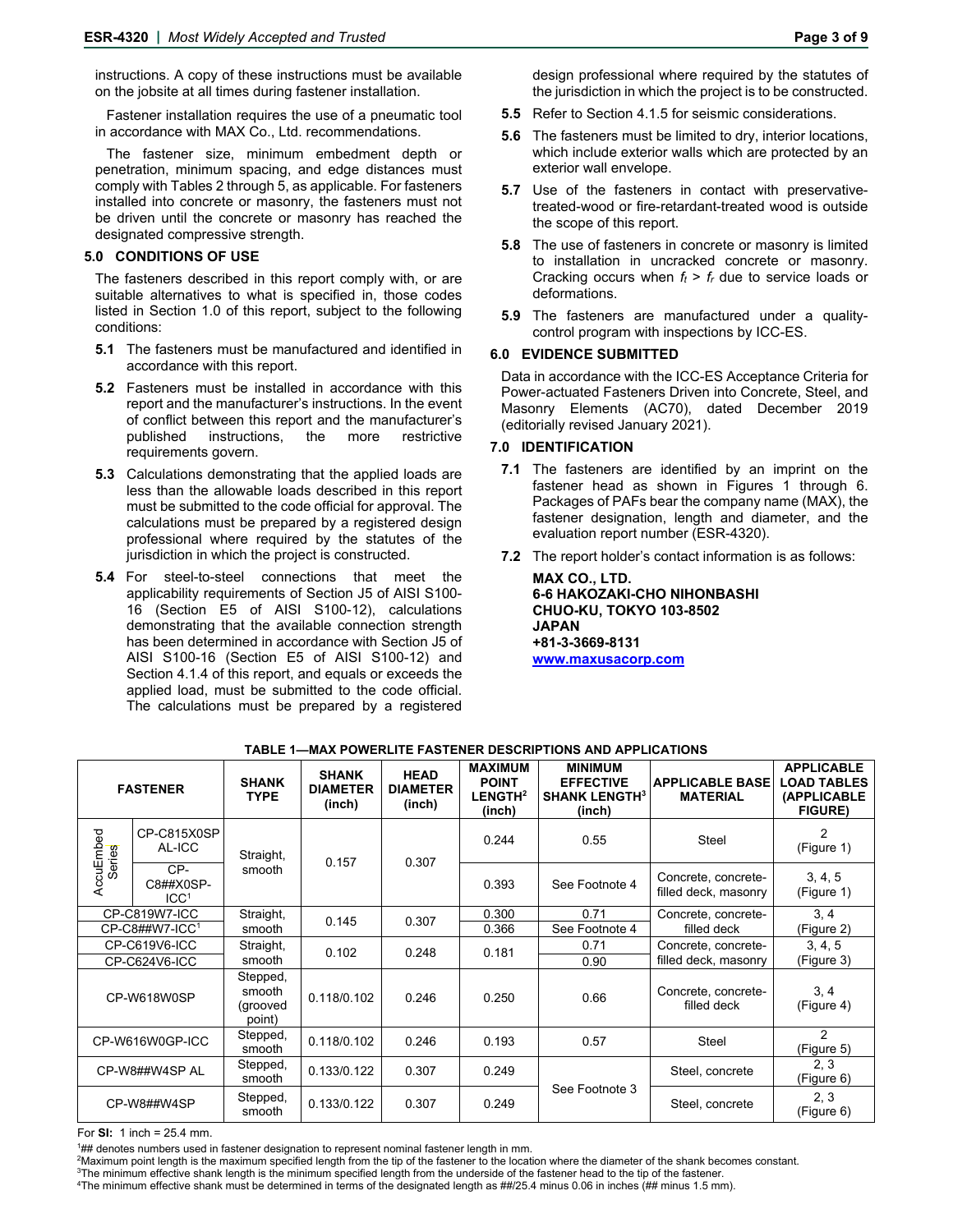#### **TABLE 2—ALLOWABLE LOADS FOR MAX POWERLITE FASTENERS DRIVEN INTO STEEL1,5,6**

| <b>FASTENER</b>                                                                              | <b>SHANK</b><br><b>DIAMETER</b><br>(inch) | <b>ALLOWABLE LOADS (Ibf)</b>  |              |                |              |                |              |                          |                          |  |  |  |  |
|----------------------------------------------------------------------------------------------|-------------------------------------------|-------------------------------|--------------|----------------|--------------|----------------|--------------|--------------------------|--------------------------|--|--|--|--|
| <b>Steel Base Material</b>                                                                   | <b>ASTM A36(7)</b>                        |                               |              |                |              |                |              |                          |                          |  |  |  |  |
| <b>Steel Thickness (inch):</b>                                                               |                                           | $^{3}/_{16}$                  |              | 1/4            |              | $^{3}I_{8}$    |              | 1/2                      |                          |  |  |  |  |
| <b>Load Direction:</b>                                                                       |                                           | <b>Tension</b>                | <b>Shear</b> | <b>Tension</b> | <b>Shear</b> | <b>Tension</b> | <b>Shear</b> | <b>Tension</b>           | <b>Shear</b>             |  |  |  |  |
| CP-C815X0SP AL-ICC                                                                           | 0.157                                     | $290^{(2,9)}$                 | $490^{(2)}$  | $285^{(3)}$    | $430^{(3)}$  | $375^{(4)}$    | $455^{(4)}$  |                          |                          |  |  |  |  |
| CP-W616W0GP-ICC                                                                              | 0.118/0.102                               | $70^{(2,9)}$                  | $215^{(2)}$  | $70^{(3)}$     | $180^{(3)}$  | $125^{(4)}$    | $220^{(4)}$  | $\overline{\phantom{m}}$ | $\overline{\phantom{0}}$ |  |  |  |  |
| CP-W814W4SP AL                                                                               | 0.133/0.122                               | 135                           | 515          | 240            | 470          | 345            | 495          | 370                      | 510                      |  |  |  |  |
| CP-W816W4SP AL                                                                               | 0.133/0.122                               | 185                           | 575          | 280            | 535          | 475            | 610          | 440                      | 635                      |  |  |  |  |
| CP-W820W4SP AL<br>CP-W823W4SP AL<br>CP-W823W4SP<br>CP-W833W4SP<br>CP-W838W4SP<br>CP-W850W4SP | 0.133/0.122                               | 225                           | 395          | 315            | 380          | 400            | 495          | 360                      | 430                      |  |  |  |  |
| <b>Steel Base Material</b>                                                                   |                                           | ASTM A572 Grade 50 or A992(8) |              |                |              |                |              |                          |                          |  |  |  |  |
| <b>Steel Thickness (inch):</b>                                                               |                                           | $^{3}/_{16}$                  |              | 1/4            |              | $\frac{3}{8}$  |              | 1/2                      |                          |  |  |  |  |
| <b>Load Direction:</b>                                                                       |                                           | <b>Tension</b>                | <b>Shear</b> | <b>Tension</b> | <b>Shear</b> | <b>Tension</b> | Shear        | <b>Tension</b>           | <b>Shear</b>             |  |  |  |  |
| CP-C815X0SP AL-ICC                                                                           | 0.157                                     | $310^{(2,9)}$                 | $525^{(2)}$  | $310^{(3)}$    | $465^{(3)}$  | $400^{(4)}$    | $490^{(4)}$  | $\qquad \qquad -$        |                          |  |  |  |  |
| CP-W616W0GP-ICC                                                                              | 0.118/0.102                               | $75^{(2,9)}$                  | $230^{(2)}$  | $75^{(3)}$     | $195^{(3)}$  | $130^{(4)}$    | $235^{(4)}$  | $\overline{\phantom{0}}$ |                          |  |  |  |  |
| CP-W814W4SP AL                                                                               | 0.133/0.122                               | 135                           | 480          | 270            | 450          | 360            | 520          | 415                      | 570                      |  |  |  |  |
| CP-W816W4SP AL                                                                               | 0.133/0.122                               | 180                           | 495          | 310            | 510          | 500            | 645          | 495                      | 710                      |  |  |  |  |
| CP-W820W4SP AL<br>CP-W823W4SP AL<br>CP-W823W4SP<br>CP-W833W4SP<br>CP-W838W4SP<br>CP-W850W4SP | 0.133/0.122                               | 255                           | 380          | 335            | 430          | 420            | 525          | 405                      | 480                      |  |  |  |  |

For **SI:** 1 inch = 25.4 mm, 1 ksi = 6.89 MPa, 1 lbf = 4.4 N.

<sup>1</sup>Fastener tip must penetrate through the entire steel base material thickness.<br><sup>2</sup>Fastener tip must penetrate through the entire steel base material thickness plus 0.26 in.<br><sup>3</sup>Fastener tip must penetrate through the enti applicable. The tabulated allowable loads apply to static load conditions. For seismic load conditions, the allowable loads must be limited in accordance with Section 4.1.5, Items 3 and 4, as applicable.

<sup>6</sup>Fastener spacing must be a minimum of 1.0 inch and edge distance must be a minimum of 0.50 inch.

<sup>6</sup>Fastener spacing must be a minimum of 1.0 inch and edge distance must be a minimum of 0.50 inch.<br>′Steel base material must have minimum yield and tensile strengths (*F<sub>y</sub>* and *F<sub>u</sub>*) equal to 36 ksi and 58 ksi, respec design strength (LRFD) may be taken as the tabulated allowable load multiplied by a factor of 2.0.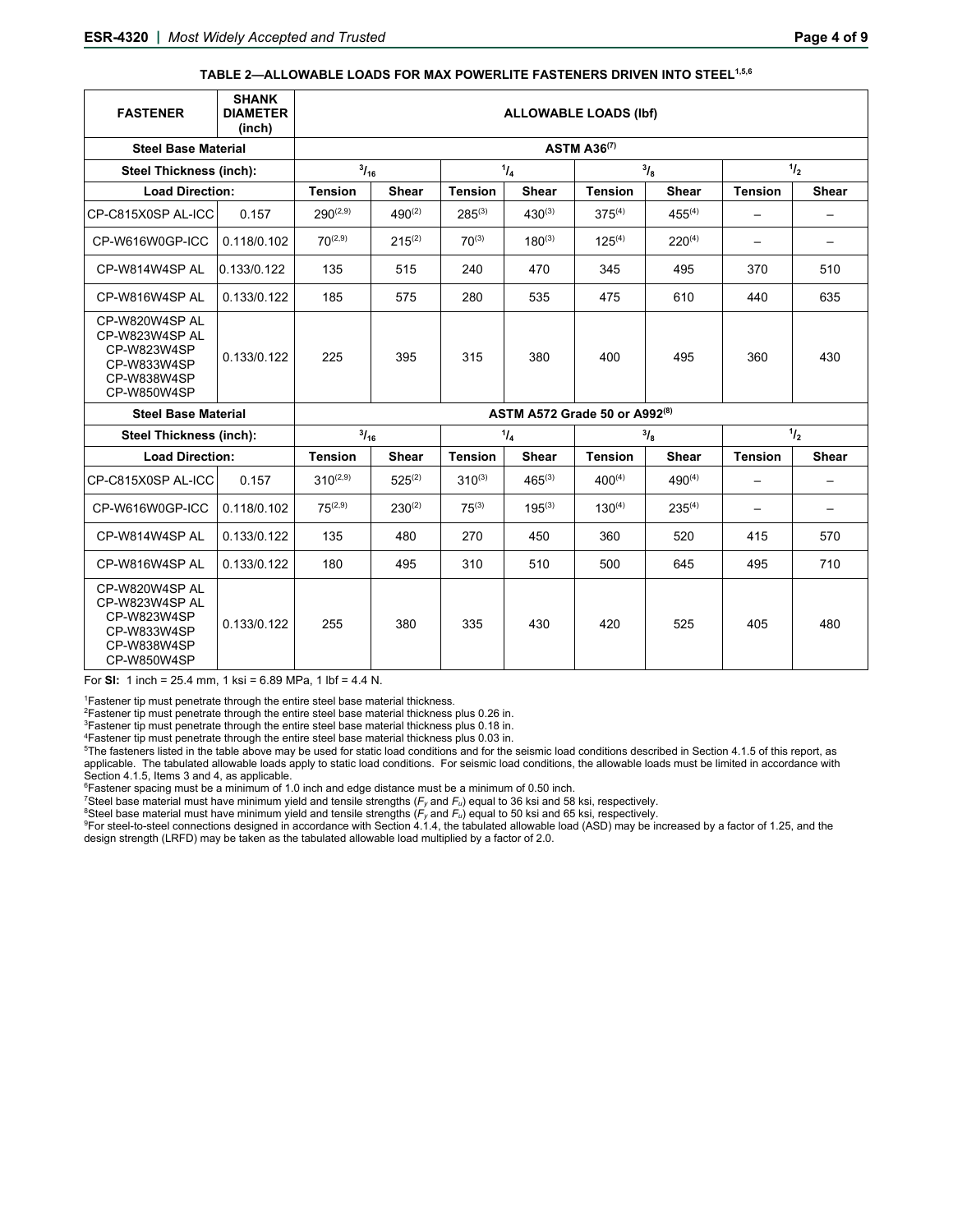#### TABLE 3-ALLOWABLE LOADS FOR MAX POWERLITE FASTENERS DRIVEN INTO NORMALWEIGHT CONCRETE<sup>1,2,3</sup>

| <b>FASTENER</b>               | <b>SHANK</b><br><b>DIAMETER</b><br>(inch) | <b>MINIMUM</b><br><b>EMBEDMENT</b><br><b>DEPTH</b><br>(inches) | <b>ALLOWABLE LOADS (Ibf)</b> |                          |                |              |                |                          |                |       |   |  |   |   |  |
|-------------------------------|-------------------------------------------|----------------------------------------------------------------|------------------------------|--------------------------|----------------|--------------|----------------|--------------------------|----------------|-------|---|--|---|---|--|
|                               | <b>Concrete Compressive Strength:</b>     | 2,500 psi                                                      |                              | 4,000 psi                |                | 6,000 psi    |                | 8,000 psi                |                |       |   |  |   |   |  |
|                               | <b>Load Direction:</b>                    |                                                                | <b>Tension</b>               | <b>Shear</b>             | <b>Tension</b> | <b>Shear</b> | <b>Tension</b> | <b>Shear</b>             | <b>Tension</b> | Shear |   |  |   |   |  |
| CP-W618W0SP                   | 0.118/0.102                               | 19/32                                                          | 130                          | 160                      | 130            | 165          | 135            | 180                      |                |       |   |  |   |   |  |
| CP-C8##X0SP-ICC               | 0.157                                     | $^{3}/_{4}$                                                    | 170                          | 85                       | 170            | 200          | 120            | 110                      |                |       |   |  |   |   |  |
|                               |                                           | 1                                                              | 220                          | 245                      | 235            | 300          | 185            | 265                      |                |       |   |  |   |   |  |
|                               |                                           |                                                                | $1^{1}/_{4}$                 | 375                      | 415            | 405          | 425            | 345                      | 345            |       |   |  |   |   |  |
|                               |                                           | $1^{1/2}$                                                      | 300                          | 410                      | —              |              | —              | —                        |                |       |   |  |   |   |  |
|                               | 0.145                                     |                                                                | $^{3}/_{4}$                  | 140                      | 100            | 175          | 300            | $\overline{\phantom{0}}$ | —              |       |   |  |   |   |  |
|                               |                                           | 1                                                              | 240                          | 205                      | 300            | 575          | —              | —                        |                |       |   |  |   |   |  |
| CP-C8##W7-ICC                 |                                           | $1^{1}/_{4}$                                                   | 355                          | 310                      | 435            | 650          | —              | —                        | -              | —     |   |  |   |   |  |
|                               |                                           |                                                                |                              |                          |                |              |                | $1^{1/2}$                | 385            | 430   | — |  | — | — |  |
|                               | 0.102                                     | $^{3}/_{4}$                                                    | 100                          | 140                      | 145            | 205          | —              | —                        |                |       |   |  |   |   |  |
| CP-C6##V6-ICC                 |                                           | $^{7}/_8$                                                      | 145                          | 220                      | 220            | 230          | —              |                          |                |       |   |  |   |   |  |
| CP-W820W4SP AL                | 0.133/0.122                               | $^{3}/_{4}$                                                    |                              | $\overline{\phantom{0}}$ | 210            | 240          | 245            | 320                      | 250            | 270   |   |  |   |   |  |
| CP-W823W4SP AL<br>CP-W823W4SP | 0.133/0.122                               | $\frac{7}{8}$                                                  | $\qquad \qquad$              | —                        | 150            | 365          | 360            | 495                      | 220            | 210   |   |  |   |   |  |

For **SI:** 1 inch = 25.4 mm, 1 psi = 6.89 kPa, 1 lbf = 4.4 N.

<sup>1</sup>Fasteners must not be driven until the concrete has reached the designated minimum compressive strength.<br><sup>2</sup>Concrete thickness must be a minimum of 3 times the embedment denth of the fastener. Eastener spacing m

<sup>2</sup>Concrete thickness must be a minimum of 3 times the embedment depth of the fastener. Fastener spacing must be a minimum of 4 inches and edge distance must be a minimum of 3.2 inches.

<sup>3</sup>The fasteners listed in the table above may be used for static load conditions and for the seismic load conditions described in Section 4.1.5, as applicable. The tabulated allowable loads apply to static load conditions. For seismic load conditions, the allowable loads must be limited in accordance with Section 4.1.5, Items 2 and 4, as applicable.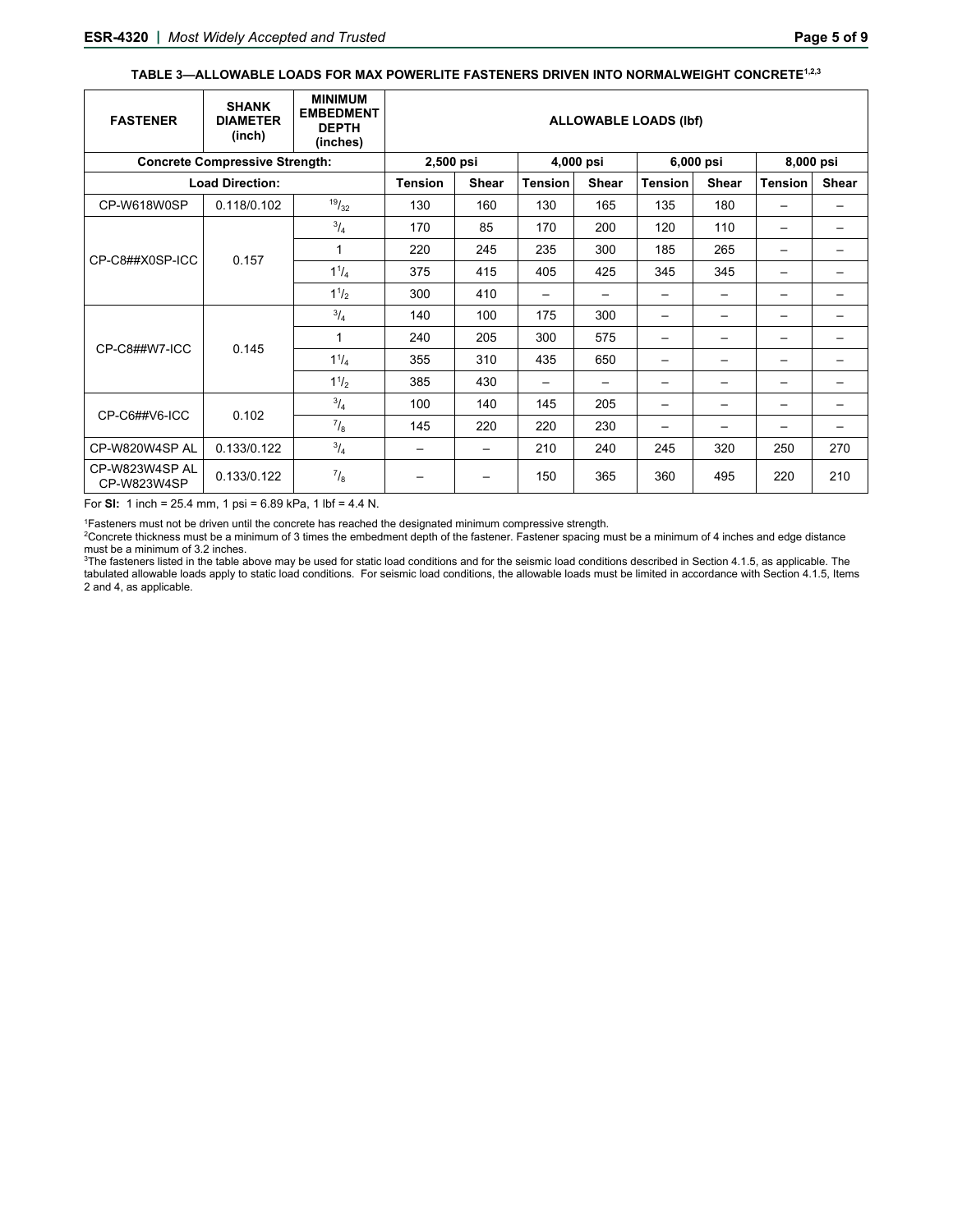#### **TABLE 4—ALLOWABLE LOADS FOR MAX POWERLITE FASTENERS DRIVEN INTO MINIMUM 3,000 psi LIGHTWEIGHT CONCRETE AND LIGHTWEIGHT CONCRETE FILLED STEEL DECK PANELS 1,2**

| <b>FASTENER</b>           | <b>SHANK</b><br><b>DIAMETER</b><br>(inch)                         | <b>MINIMUM</b><br><b>EMBEDMENT</b><br><b>DEPTH</b><br>(inches) | <b>ALLOWABLE LOADS (Ibf)</b><br><b>Minimum</b>           |                                          |                    |              |                                             |                            |              |           |  |  |  |
|---------------------------|-------------------------------------------------------------------|----------------------------------------------------------------|----------------------------------------------------------|------------------------------------------|--------------------|--------------|---------------------------------------------|----------------------------|--------------|-----------|--|--|--|
| <b>Fastener Location:</b> | <b>Fasteners Installed</b><br>Directly into Concrete <sup>3</sup> |                                                                | <b>Fasteners Installed Through Steel Deck Panel into</b> | Required<br>Concrete<br><b>Thickness</b> |                    |              |                                             |                            |              |           |  |  |  |
| Deck Type:                |                                                                   | n/a                                                            |                                                          | 3" Deep Steel Deck <sup>4</sup>          |                    |              | $1^{1}/2$ " Deep Steel Deck <sup>5</sup>    | <b>Above Deck</b><br>Panel |              |           |  |  |  |
| <b>Load Direction:</b>    |                                                                   |                                                                | <b>Shear</b><br><b>Tension</b>                           |                                          | <b>Lower Flute</b> |              | Upper<br><b>Lower Flute</b><br><b>Flute</b> |                            |              | (inches)  |  |  |  |
|                           |                                                                   |                                                                |                                                          |                                          | <b>Tension</b>     | <b>Shear</b> | <b>Tension</b>                              | <b>Tension</b>             | <b>Shear</b> |           |  |  |  |
|                           | 0.157                                                             | $^{3}/_{4}$                                                    | 90                                                       | 190                                      | 44                 | 295          | 100                                         | 75                         | 405          |           |  |  |  |
| CP-C8##X0SP-ICC           |                                                                   | 1                                                              | 200                                                      | 265                                      | 125                | 295          | 245                                         | 190                        | 425          |           |  |  |  |
|                           |                                                                   | $1^{1}/_{4}$                                                   | 285                                                      | 370                                      | 260                | 315          | $\overline{\phantom{0}}$                    | $\overline{\phantom{0}}$   |              |           |  |  |  |
|                           |                                                                   | $1^{1/2}$                                                      | 440                                                      | 480                                      | 260                | 255          | —                                           | $\overline{\phantom{0}}$   |              |           |  |  |  |
|                           | 0.145                                                             | $^{3}/_{4}$                                                    | 75                                                       | 90                                       | 65                 | 195          |                                             |                            |              |           |  |  |  |
| CP-C8##W7-ICC             |                                                                   | 1                                                              | 180                                                      | 250                                      | 130                | 315          |                                             |                            |              | $2^{1/4}$ |  |  |  |
|                           |                                                                   | $1^{1}/_{4}$                                                   | 280                                                      | 345                                      | 225                | 300          |                                             |                            |              |           |  |  |  |
|                           |                                                                   | $1^{1/2}$                                                      | 380                                                      | 410                                      | 245                | 385          |                                             |                            |              |           |  |  |  |
| CP-C6##V6-ICC             | 0.102                                                             | $^{3}/_{4}$                                                    | 125                                                      | 165                                      | 85                 | 220          |                                             |                            |              |           |  |  |  |
|                           |                                                                   | $^{7}/_8$                                                      | 165                                                      | 215                                      | 115                | 215          |                                             |                            |              |           |  |  |  |
| CP-W618W0SP               | 0.118/0.102                                                       | $5/8$                                                          | 80                                                       | 100                                      | 25                 | 175          |                                             | $\overline{\phantom{0}}$   |              |           |  |  |  |

For **SI:** 1 inch = 25.4 mm, 1 psi = 6.89 kPa, 1 lbf = 4.4 N.

1Fasteners must not be driven until the concrete has reached a minimum compressive strength of 3,000 psi. 2

<sup>2</sup>The fasteners listed in the table above may be used for static load conditions and for the seismic load conditions described in Section 4.1.5, as applicable. The tabulated allowable loads apply to static load conditions. For seismic load conditions, the allowable loads must be limited in accordance with Section 4.1.5, Items 3 and 4, as applicable.

<sup>3</sup>Fastener spacing must be a minimum of 4 inches and edge distance must be a minimum of 3.2 inches.

Deck panels must be minimum 0.0347-inch-thick with a minimum specified yield strength of 50 ksi, and a minimum specified tensile strength of 65 psi. Distance from center of fastener to edge of deck rib must be a minimum of 1½ inches. See Figure 6 for deck profile.<br><sup>5</sup>Deck panels must be minimum 0.0344-inch-thick with a minimum specified vield strength of 50 ksi. ar

Deck panels must be minimum 0.0344-inch-thick with a minimum specified yield strength of 50 ksi, and a minimum specified tensile strength of 65 psi. Distance from center of fastener to edge of deck rib must be a minimum of  $\frac{7}{8}$  inches. See Figure 7 for deck profile.

#### **TABLE 5—ALLOWABLE LOADS FOR FASTENERS DRIVEN INTO CONCRETE MASONRY 1,2,7,8**

| <b>FASTENER</b>           | <b>SHANK</b><br>(inch) | <b>EMBEDMENT</b><br>DIAMETER DEPTH (inch) | <b>CMU TYPE,</b><br><b>MORTAR</b><br><b>TYPE</b> |    |                                                                    |    |     | <b>ALLOWABLE LOADS (Ibf)</b>                                                                         |                    |                                                                                                                                        |     |     |     |  |
|---------------------------|------------------------|-------------------------------------------|--------------------------------------------------|----|--------------------------------------------------------------------|----|-----|------------------------------------------------------------------------------------------------------|--------------------|----------------------------------------------------------------------------------------------------------------------------------------|-----|-----|-----|--|
| <b>Masonry Type:</b>      |                        |                                           |                                                  |    | <b>Hollow CMU</b>                                                  |    |     |                                                                                                      | <b>Grouted CMU</b> |                                                                                                                                        |     |     |     |  |
| <b>Fastener Location:</b> |                        |                                           |                                                  |    | Horizontal<br>Face Shell <sup>3</sup><br>Mortar Joint <sup>5</sup> |    |     | Top of<br>Horizontal<br>Face Shell <sup>3</sup><br>Mortar Joint <sup>5</sup><br><b>Grouted Cell7</b> |                    |                                                                                                                                        |     |     |     |  |
| <b>Load Direction:</b>    |                        |                                           |                                                  |    |                                                                    |    |     |                                                                                                      |                    | Tension Shear <sup>4</sup> Tension Shear <sup>6</sup> Tension Shear <sup>4</sup> Tension Shear <sup>6</sup> Tension Shear <sup>4</sup> |     |     |     |  |
| CP-C8##X0SP-ICC           | 0.157                  |                                           | Normalweight<br>CMU, Type S                      | 75 | 70                                                                 | 45 | 285 | 160                                                                                                  | 215                | 250                                                                                                                                    | 300 | 145 | 270 |  |
| CP-C6##V6-ICC             | 0.102                  | $^{3}/_{4}$                               | mortar                                           | 95 | 130                                                                | –  |     |                                                                                                      |                    |                                                                                                                                        |     |     |     |  |

For **SI:** 1 lbf = 4.4 N, 1 inch = 25.4 mm.

 $^1$ See Section 3.2.2 for additional CMU, mortar and grout requirements.<br><sup>2</sup>No more than one fastener may be installed in an individual masonry unit cell.<br><sup>3⊑</sup>esteners must be installed a minimum of 3.2 inches from the ed

 ${}^{3}$ Fasteners must be installed a minimum of 3.2 inches from the edges of the CMU and a minimum of 1½ inches from the center web of the CMU.<br><sup>4Shear</sup> can be applied in any direction

<sup>4</sup>Shear can be applied in any direction.<br><sup>5</sup>Fastener spacing and distance to the edge of the wall must be a minimum of 4 inches.

 $6$ Applies to installation in horizontal bed joint with shear load applied perpendicular to the bed joint.

 $7$ Fastener located in center of grouted cell, installed vertically.

<sup>8</sup>The fasteners listed in the table above may be used for static load conditions and for the seismic load conditions described in Item 1 of Section 4.1.5.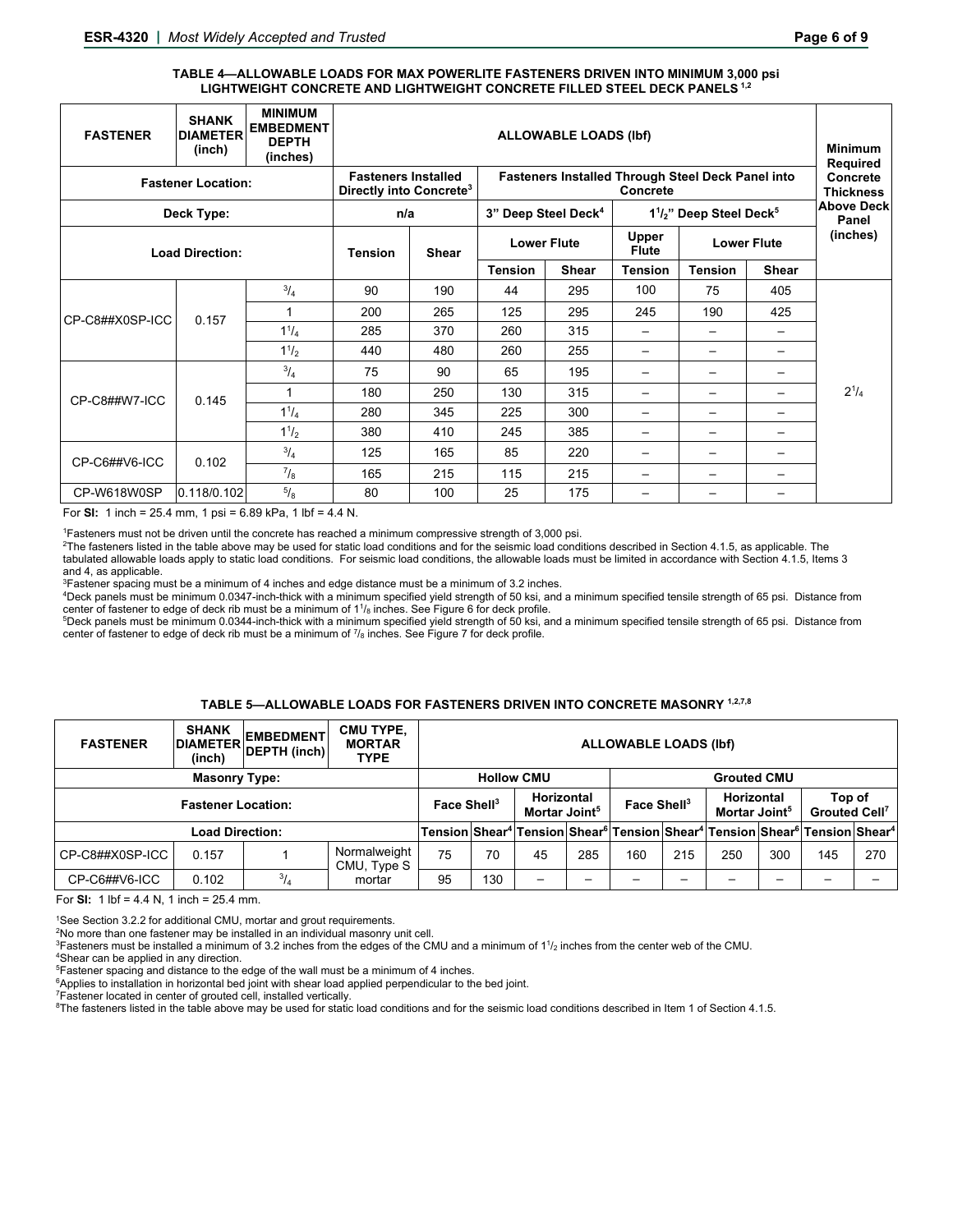

 **FIGURE 1—CP-C8##X0SP-ICC FASTENER (AccuEmbed Series) FIGURE 2—CP-C8##W7-ICC FASTENER** 







**FIGURE 3—CP-C6##V6-ICC FASTENER** 

**FIGURE 4—CP-W618W0SP FASTENER FIGURE 5— CP-W616W0GP-ICC FASTENER** 



**FIGURE 6—CP-W8##W4SP FASTENER** 



**FIGURE 6—FASTENER LOCATIONS IN 3-INCH-DEEP COMPOSITE FLOOR DECK PANEL**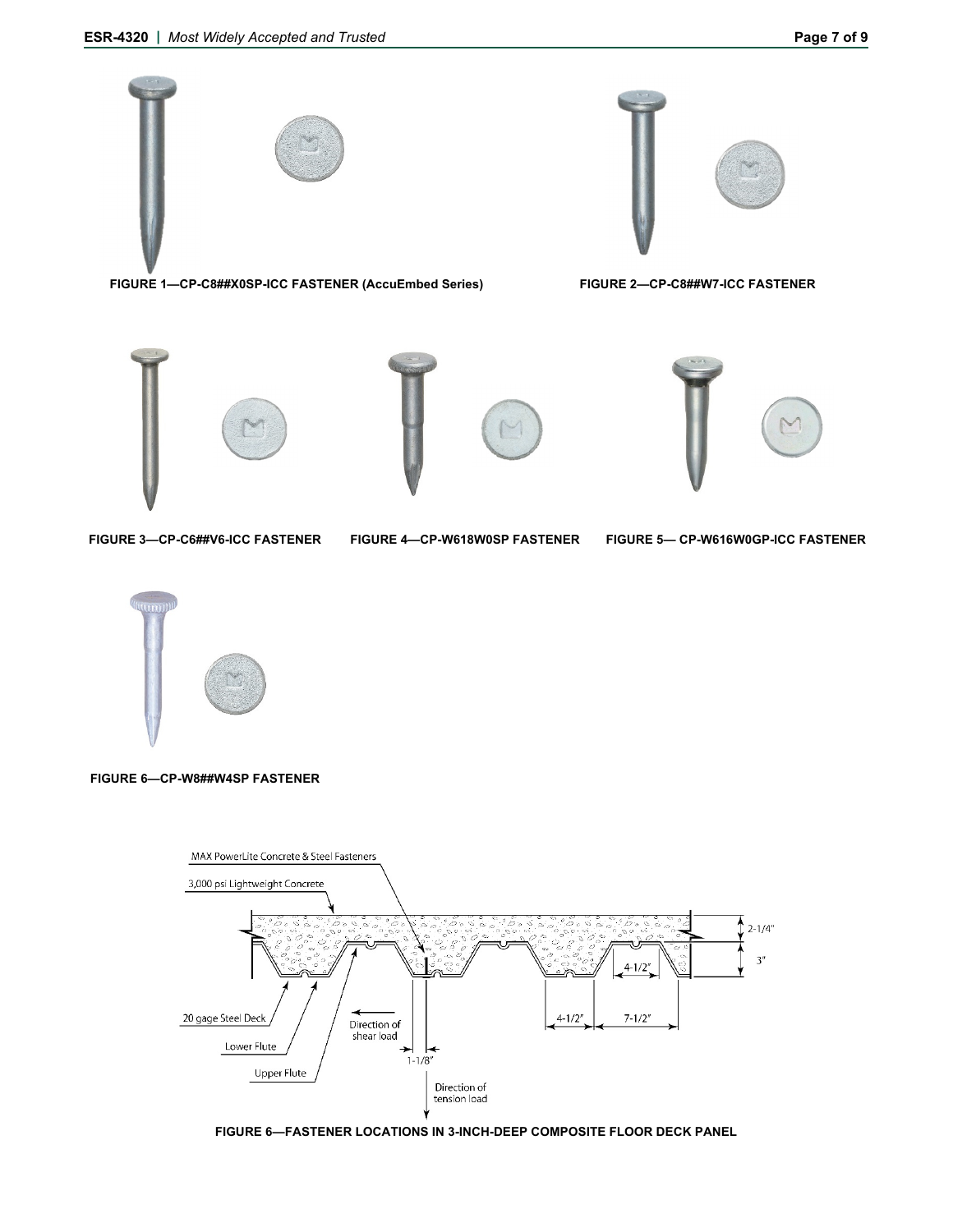

**FIGURE 7—FASTENER LOCATIONS IN 11 /2-INCH-DEEP COMPOSITE FLOOR DECK PANEL**